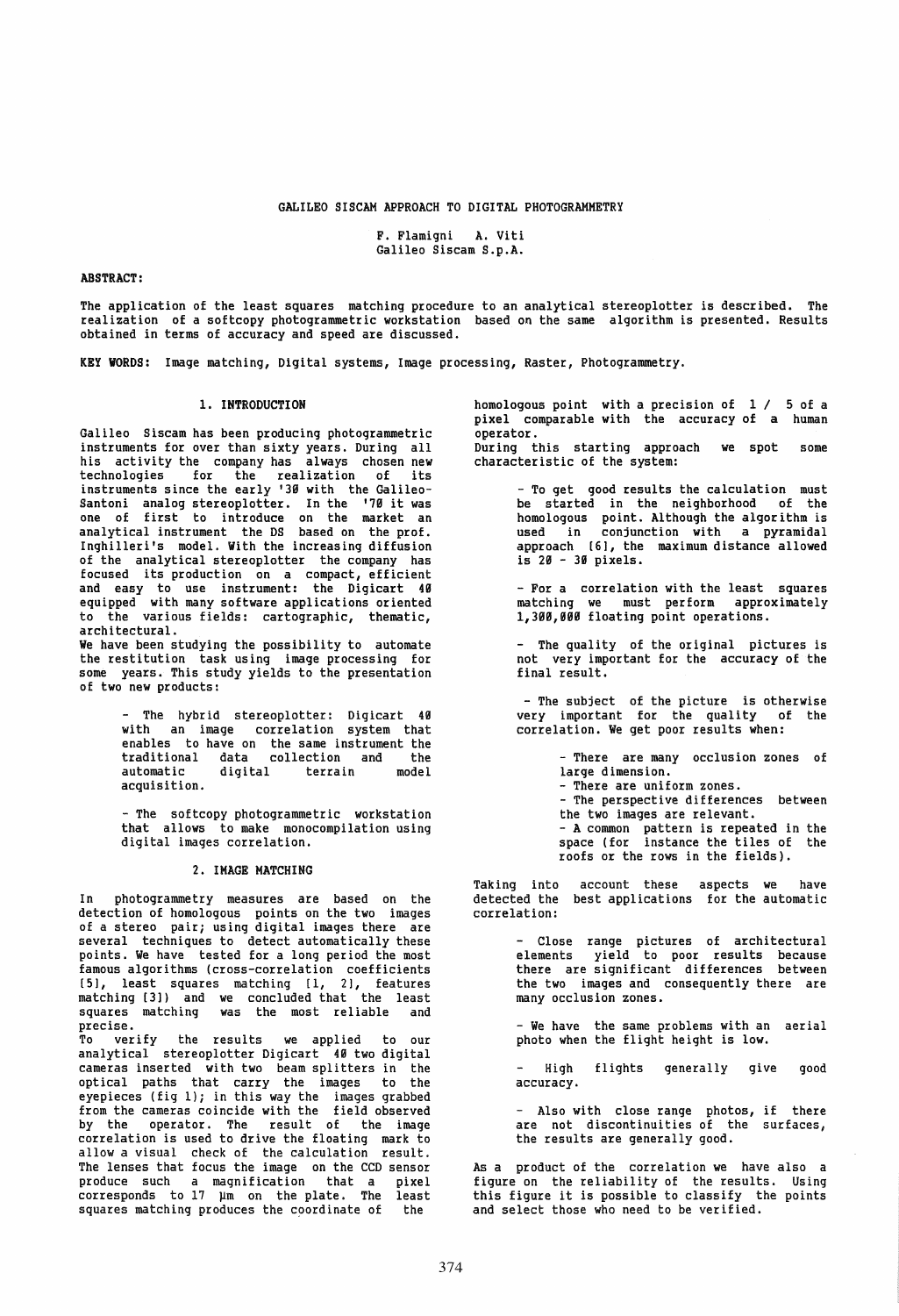

Figure 1. Hybrid system optical scheme

## 3. THE HYBRID SYSTEM

The automatic collimation based on image correlation can be a great help in the photogrammetric data collection but, till now, it cannot substitute the role of the man. The correlator may become an accessory of a<br>stereoplotter-that an-operator-can use-in-those jobs when the photo interpretation is not required. Essentially it can be used for automatic digital terrain model acquisition [71.

The operator selects the region where the data is to be collected and the dimension of the grid; optionally a raw DTM (collected with a large grid) can be utilized as input to enforce the convergence of the calculation.<br>After that, the procedure is full automatic, After that, the procedure is full automatic, it can be stopped and resumed from the point where it was interrupted several times, only at the end it shows the operator the results in a 3D graphical representation (fig 2, 3 and 4). The nodes of the graphic represent the acquired



Figure 2. DEM of SICILY stereo pair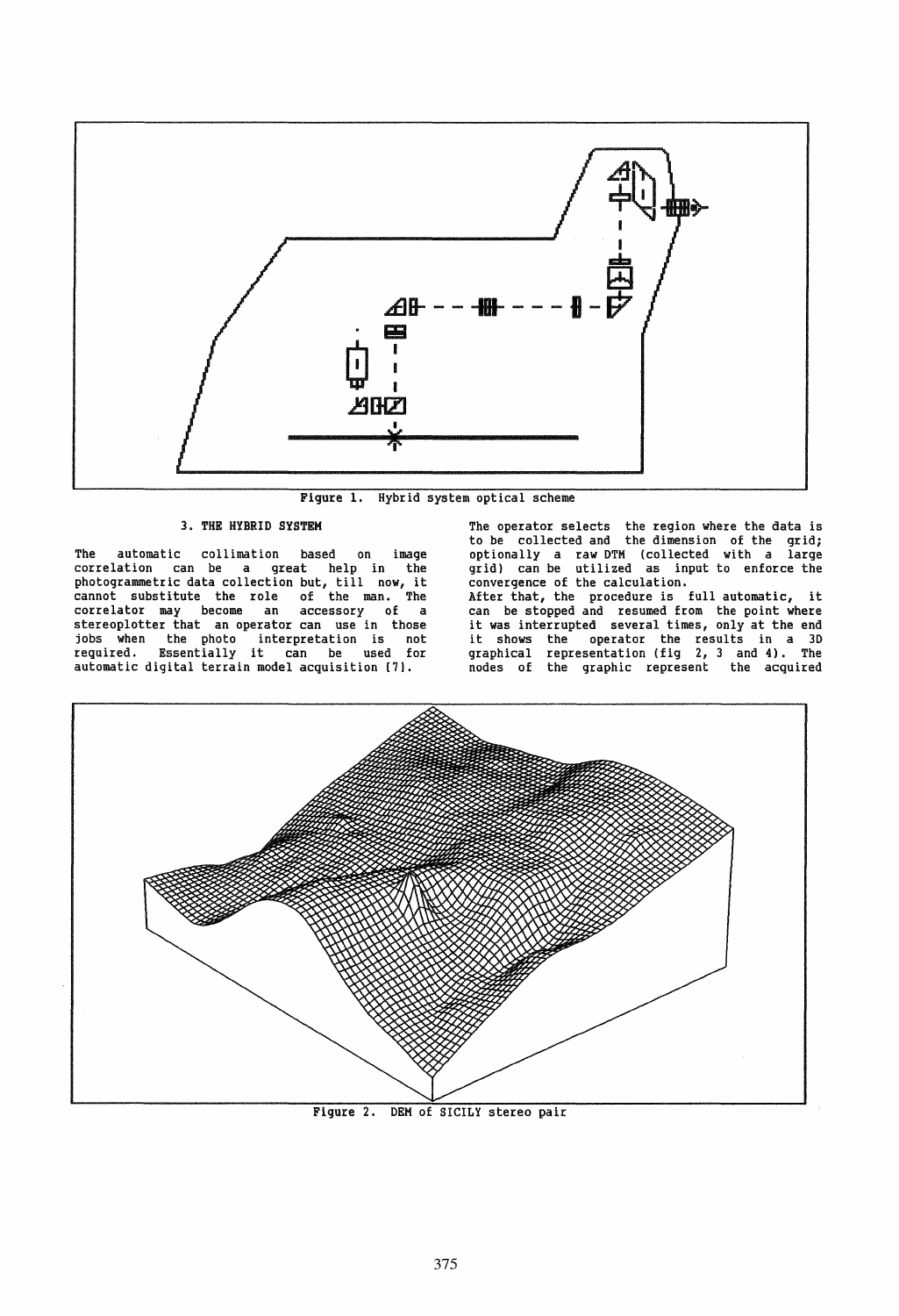

Figure 3. DEM of SARDINIA stereo pair

points, they are marked with a circle whose color is in relation with the reliability of the automatic correlation. The operator can select a node and the floating mark is driven on that point allowing the operator to verify and eventually correct the collimation. The interactive control task is therefore easy and fast. The automatic collimation can help the operator also in the observation of the points for aereotriangulation. The image of each point observed for the first time is stored in a data base; the reobservation of the tie points can be done correlating the stored image with those<br>grabbed from the cameras. We call this system hybrid because it allows to merge the traditional data collection with the

automatic measure. It can be used like a normal stereoplotter and during the operator pause can be utilized for the automatic DTM collection. Only a minimal part of the collected points are to be verified and for this task we can use the stereoscopic view of the instrument.

### 3.1 Performances of the hybrid system

We have tested the procedure of Digital Elevation Models collection with the hybrid stereoplotter with aerial and close range stereo models.<br>The photos used in the investigation were chosen The photos used in the investigation were chosen as examples of practical applications in photogrammetry. The following image data sets<br>were used:

[I) SICILY a middle scale aerial stereo pair, (scale 1:14,999), of a hill area in Sicily. A large part of the model is not well textured: this fact, together with weak contrast conditions, makes the matching not always easy (fig. 2).

- [II] SARDINIA: a small scale aerial stereo<br>pair, (scale 1:50,000), of a mountainous area in Sardinia. The quality of the images is good, almost all the model is well textured, which makes the matching easy (fig. 3).
- [III] VASARI: a close range stereo pair of<br>the Vasari's frescos painted on the vault of a chapel; the whole model is full of details, but the geometric differences<br>are quite large for the<br>presence of overhanging overhanging decorations and, at the edges of the model, for the large perspective difference (fig. 4) •

Each stereo pair is oriented on the stereoplotter. After the absolute orientation, the following operations are carried out:

> - choice of the area in which automatic OEM has to be generated. In this phase we exclude from the calculation the areas where matching results could not be where matching results could not<br>reliable, for example, the urban areas.

> - choice of the main scan direction and of the two scan steps (one step along the main<br>direction, the other along the direction, the other along the perpendicular one).

These data determine a grid of points in the area of interest. The OEM is generated repeating for each point of the grid the following steps:

> the carriages of the stereoplotter are driven to allow the ccd cameras to acquire the two images in correspondence of the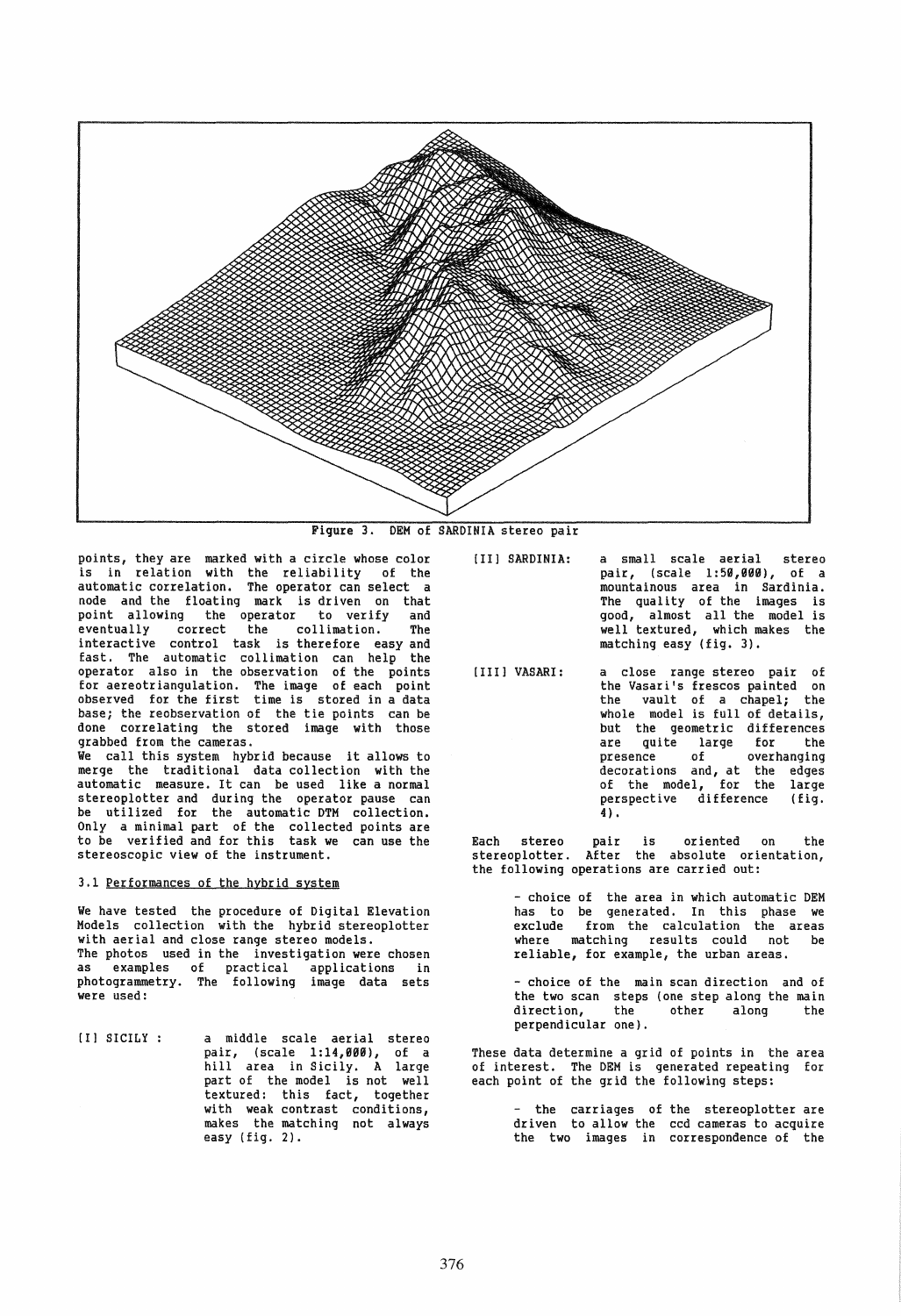

Figure 4. OEM of VASARI stereo pair

following ground coordinates: planimetric coordinates determined by the position in the grid, height equal to a starting value which will be discussed below

- the two images are acquired by the ccd<br>cameras

fixed a point in the left image (the center of the image), the homologous in the right one is detected by the matching algorithm

- the height of the point is calculated by<br>means of the orientation parameters.

The choice of a good starting value for the height is very important to ensure a high percentage of correct results. In fact, the more<br>the starting height is different from the real value, the farther the homologous point is from the center of the right image, which is the starting point for the least squares matching procedure, and the greater is the probability of error.

This problem specially happens when OEM grid is large, or in cases like our [Ill and [III] stereo pairs, where also small planimetric displacements correspond with large change in height values.

Therefore it is necessary to know an approximate value of the real height of each point, to use as starting height for the acquisition of the two images.

For this purpose we use a terrain description done by plain triangles surfaces [8]. In order to obtain this description, before starting automatic OEM procedure, a raw OEM (a very small percentage of the total number of points) has to

be collected by the operator.

The three coordinates of each point of the automatic DEM are stored in a file together with<br>a numerical value giving a valuation of the a numerical value giving a valuation of the<br>reliability of the result. This number is the cross correlation coefficient between the right image, transformed according to the six geometric and the two radiometric parameters calculated with the least squares algorithm, and the left image.

The results of our investigation are shown for each model, dividing the points of the DEM in<br>three classes of reliability :

- Class A High reliability points, with<br>cross correlation coefficient from B.8 to 1. coefficient
- Class B Medium reliability points, with cross correlation coefficient from B.4 to B.8.
- Class C Low reliability points, with<br>cross correlation coefficient from  $-1$  to  $\emptyset.4$ . coefficient

The table below shows the results of the investigation :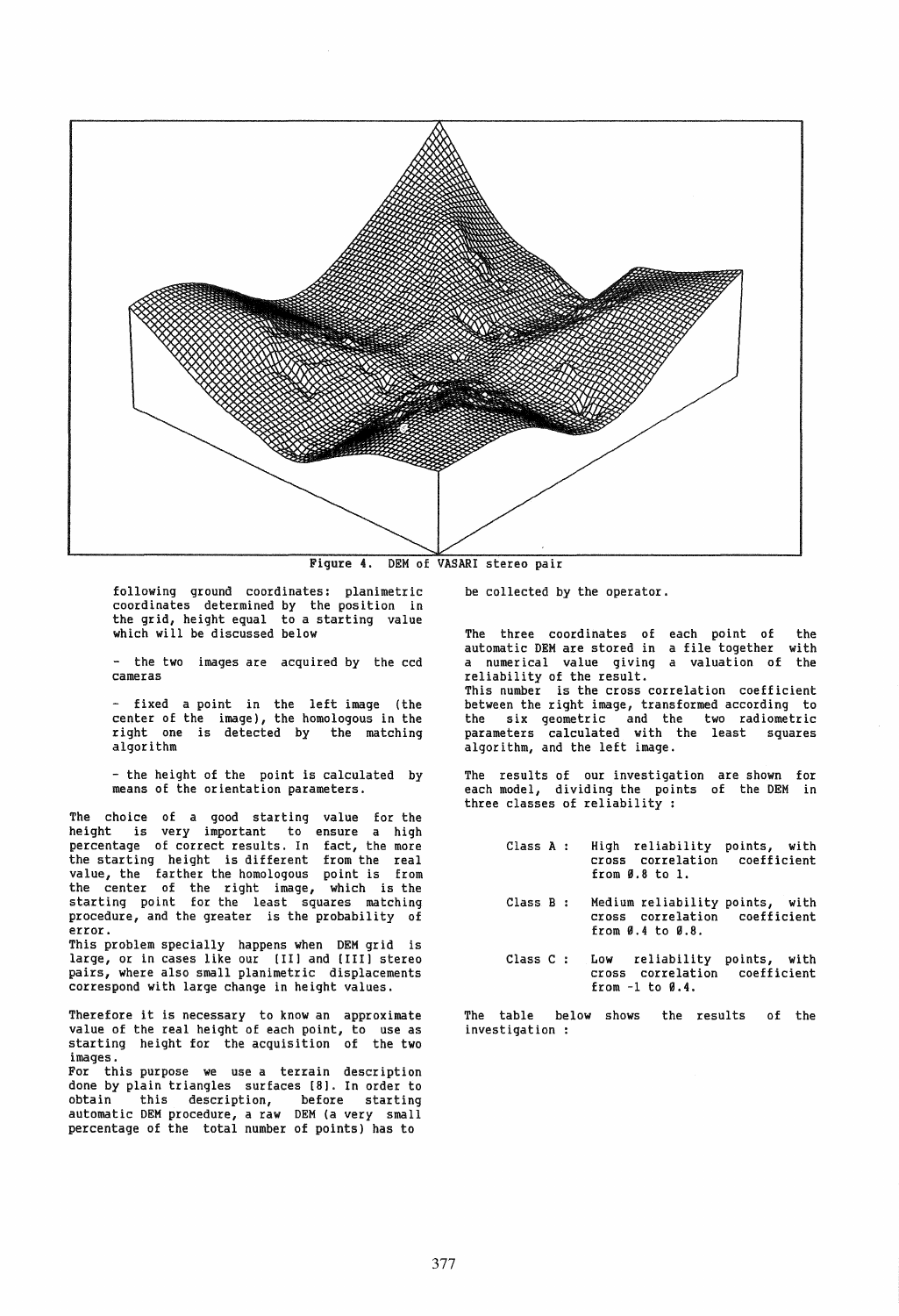| <b>DATA</b><br>SET | NUMBER<br>OF<br>POINTS | GRID<br>SPACING | Percentage of points per<br>class of reliability |         |         |
|--------------------|------------------------|-----------------|--------------------------------------------------|---------|---------|
|                    |                        |                 | Class A                                          | Class B | Class C |
| SICILY             | 607                    | (m)<br>10       | 75.62                                            | 22.90   | 1.48    |
| SARDINIA           | 2438                   | 30<br>(m)       | 93.15                                            | 6.36    | 0.49    |
| VASARI             | 3053                   | 10<br>(cm)      | 86.67                                            | 12.18   | 1.15    |

# Table I

Obviously, this classifications in groups of reliability must be considered by a probabilistic point of view. The next step in our investigation is the manual control of the heights of the automatic DEM with the stereoplotter. We verified that, with the selected thresholds, the reliability of the points in class A is really high and the reliability of the points in class C is really low, that is near 99 % of the points in class A are good and the same percentage of the points in class C are wrong. percentage of the points in class C are wrong.<br>Class B is less significant; it contains either good points not satisfying conditions to belong to class A, either wrong points not satisfying conditions to belong to class C. However, with the thresholds we select for this classification, the greater part of the points in class B are good.

#### 4. THE SOFTCOPY PHOTOGRAHHETRIC WORKSTATION

Another application based on the correlation procedure is the monocompilation system: the softcopy photogrammetric workstation.

We have no more a mechanical-optical stereoplotter, everything is replaced by a computer. The inputs for this system are digital images stored on the disk of the computer. Only one image of the stereo pair is visualized on a high resolution screen, the other, stored on the disk, is used for image correlation. With a mouse the operator moves a cursor on the screen<br>identifying a point on the displayed image, the<br>correlation founds the homologous on the other correlation founds the homologous on the other one and as a result we get the ground coordinates of that point. If the computer is fast enough (at least 8 Mflops to have 5 correlation per second) the movement of the cursor produces in real time the ground coordinates of the points explored<br>substituting completely a traditional substituting stereoplotter.

As a first step it is necessary to perform the model setup as in a traditional stereoplotter. Until the orientation parameters are unknown the<br>use of the correlation is not very reliable (because we have no information about the disparity between the images and the search cannot be limited to the epipolar lines) so it is necessary to select manually the homologous<br>regions on both images. The operator identifies a point on the left image, then selects on the right one, the region that contain the homologous point and activates the matching calculation. As for a traditional stereoplotter the orientation is subdivided in interior: collimation of the<br>images of the reperes to reconstruct the camera geometry, relative: collimation of at least five homologous points to reconstruct the relative positions the cameras had when the photos were taken, absolute: collimation of at least three taken, absolute: collimation of at least three<br>points to calculate the roto - scale -.<br>translation between the object and the model. We can use the photogrammetric workstation when the scale is small enough according to the analysis made in paragraph 2. The first application we have implemented is an automatic

DTM collector based on a 486 PC using a procedure very similar to that of the hybrid system. The DTM collector does not require the interactivity of an operator so the performances in terms of speed are not of principal importance and so, even a PC, may be enough. Otherwise it is very important for us to have a program that can generate a DTM without the need of a stereoplotter to pair with Orthomap, our package for digital orthoimages generation and processing which needs a DTM for the orthogonalization process.

Presently we are working on the monocompilation aspect of the photogrammetric workstation. This<br>system emulates a traditional stereoplotter using a single image; the operator has only to single out the contour of the objects because the<br>calculation provides to determine the altimetric measures. This is an interactive package, the speed is of primary importance and a PC is too slow therefore we are developing this system on a RISC workstation which gives us a sufficient throughput with its 8 Mflops .

#### 4.1 Performances of the workstation

The accuracy of such a system depends not only on the correlation algorithm but also on the resolution of the images. The collimations the operator performs cannot, of course, be more accurate than one pixel so the final result is highly influenced by the quality (resolution and accuracy) of the scanner we use to transform the traditional photos in digital pictures. High resolution pictures require a large amount of mass storage and impose the use of a powerful computer.

Unlike the hybrid system now we cannot use traditional stereoscopic view to control the accuracy of the collimations so it is necessary to use different techniques. Presently we are<br>investigating the possibility to use a 3D